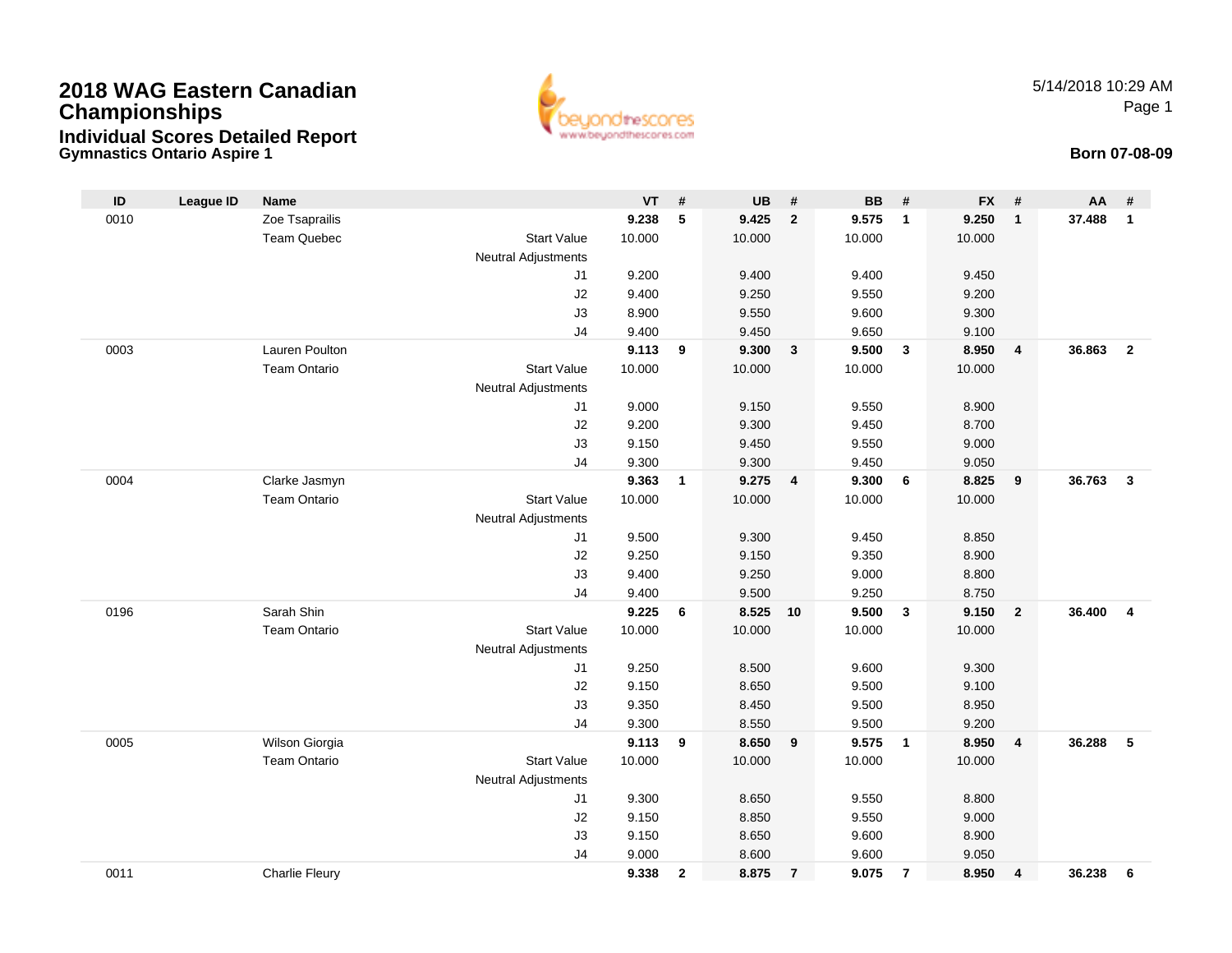| 2018 WAG Eastern Canadian<br><b>Championships</b><br><b>Individual Scores Detailed Report</b> |                          | OtheSCOCES<br>www.beyondthescores.com |                |              |                |              |                |    |                | 5/14/2018 10:29 AM<br>Page 2 |           |                |
|-----------------------------------------------------------------------------------------------|--------------------------|---------------------------------------|----------------|--------------|----------------|--------------|----------------|----|----------------|------------------------------|-----------|----------------|
|                                                                                               | <b>Team Quebec</b>       | <b>Start Value</b>                    | 10.000         |              | 10.000         |              | 10.000         |    | 10.000         |                              |           |                |
|                                                                                               |                          | <b>Neutral Adjustments</b>            |                |              |                |              |                |    |                |                              |           |                |
|                                                                                               |                          | J1                                    | 9.550          |              | 8.800          |              | 9.000          |    | 9.000          |                              |           |                |
|                                                                                               |                          | J <sub>2</sub><br>J3                  | 9.450<br>9.300 |              | 8.950<br>9.100 |              | 9.050<br>9.100 |    | 8.900<br>8.600 |                              |           |                |
|                                                                                               |                          | J <sub>4</sub>                        | 9.400          |              | 8.800          |              | 9.200          |    | 9.200          |                              |           |                |
| 0007                                                                                          | Anne-Sophie Schonbeck    |                                       | 9.288          | 4            | 9.575          | $\mathbf{1}$ | 8.400          | 10 | 8.950          | 4                            | 36.213    | $\overline{7}$ |
|                                                                                               | Team Quebec              | <b>Start Value</b>                    | 10.000         |              | 10.000         |              | 10.000         |    | 10.000         |                              |           |                |
|                                                                                               |                          | <b>Neutral Adjustments</b>            |                |              |                |              |                |    |                |                              |           |                |
|                                                                                               |                          | J1                                    | 9.350          |              | 9.550          |              | 8.400          |    | 9.100          |                              |           |                |
|                                                                                               |                          | J <sub>2</sub>                        | 9.300          |              | 9.450          |              | 8.550          |    | 9.000          |                              |           |                |
|                                                                                               |                          | J3                                    | 9.200          |              | 9.600          |              | 8.250          |    | 8.850          |                              |           |                |
|                                                                                               |                          | J <sub>4</sub>                        | 9.500          |              | 9.650          |              | 8.400          |    | 8.900          |                              |           |                |
| 0008                                                                                          | Stéphanie Lemay          |                                       | 9.300          | $\mathbf{3}$ | 8.800          | 8            | 9.050          | 8  | 8.875          | 8                            | 36.025    | 8              |
|                                                                                               | <b>Team Quebec</b>       | <b>Start Value</b>                    | 10.000         |              | 10.000         |              | 10.000         |    | 10.000         |                              |           |                |
|                                                                                               |                          | <b>Neutral Adjustments</b>            |                |              |                |              |                |    |                |                              |           |                |
|                                                                                               |                          | J1                                    | 9.500          |              | 8.950          |              | 9.000          |    | 8.900          |                              |           |                |
|                                                                                               |                          | J <sub>2</sub>                        | 9.400          |              | 8.800          |              | 9.100          |    | 8.900          |                              |           |                |
|                                                                                               |                          | J3                                    | 9.350          |              | 8.800          |              | 8.900          |    | 8.800          |                              |           |                |
|                                                                                               |                          | J <sub>4</sub>                        | 9.400          |              | 8.400          |              | 9.150          |    | 8.850          |                              |           |                |
| 0006                                                                                          | <b>Wilson Reese</b>      |                                       | 9.050 11       |              | 8.450          | 11           | 9.375          | 5  | 9.075          | 3                            | 35.950 9  |                |
|                                                                                               | Team Ontario             | <b>Start Value</b>                    | 10.000         |              | 10.000         |              | 10.000         |    | 10.000         |                              |           |                |
|                                                                                               |                          | <b>Neutral Adjustments</b>            |                |              |                |              |                |    |                |                              |           |                |
|                                                                                               |                          | J1                                    | 9.350          |              | 8.400          |              | 9.450          |    | 9.050          |                              |           |                |
|                                                                                               |                          | J <sub>2</sub><br>J3                  | 9.200<br>9.250 |              | 8.700<br>8.200 |              | 9.400<br>9.250 |    | 9.100<br>9.100 |                              |           |                |
|                                                                                               |                          | J <sub>4</sub>                        | 9.200          |              | 8.500          |              | 9.350          |    | 8.900          |                              |           |                |
| 0009                                                                                          | Cristella Brunetti-Burns |                                       | 9.225          | 6            | 8.950          | 6            | 8.925          | 9  | 8.750          | 10                           | 35.850 10 |                |
|                                                                                               | Team Quebec              | <b>Start Value</b>                    | 10.000         |              | 10.000         |              | 10.000         |    | 10.000         |                              |           |                |
|                                                                                               |                          | <b>Neutral Adjustments</b>            |                |              |                |              |                |    |                |                              |           |                |
|                                                                                               |                          | J1                                    | 9.150          |              | 8.800          |              | 9.000          |    | 8.950          |                              |           |                |
|                                                                                               |                          | J <sub>2</sub>                        | 9.250          |              | 8.900          |              | 9.000          |    | 8.700          |                              |           |                |
|                                                                                               |                          | J3                                    | 9.350          |              | 9.050          |              | 8.750          |    | 8.750          |                              |           |                |
|                                                                                               |                          | J <sub>4</sub>                        | 9.200          |              | 9.000          |              | 8.850          |    | 8.750          |                              |           |                |
| 0001                                                                                          | Olivia MacDougall        |                                       | 9.163 8        |              | 9.050          | 5            | 8.325 11       |    | 8.475 11       |                              | 35.013 11 |                |
|                                                                                               | Team Nova Scotia         | <b>Start Value</b>                    | 10.000         |              | 10.000         |              | 9.800          |    | 10.000         |                              |           |                |
|                                                                                               |                          | Neutral Adjustments                   |                |              |                |              |                |    |                |                              |           |                |
|                                                                                               |                          | J1                                    | 9.350          |              | 8.950          |              | 8.200          |    | 8.400          |                              |           |                |
|                                                                                               |                          | $\sf J2$                              | 9.350          |              | 9.050          |              | 8.300          |    | 8.500          |                              |           |                |
|                                                                                               |                          | J3                                    | 8.900          |              | 9.050          |              | 8.400          |    | 8.450          |                              |           |                |